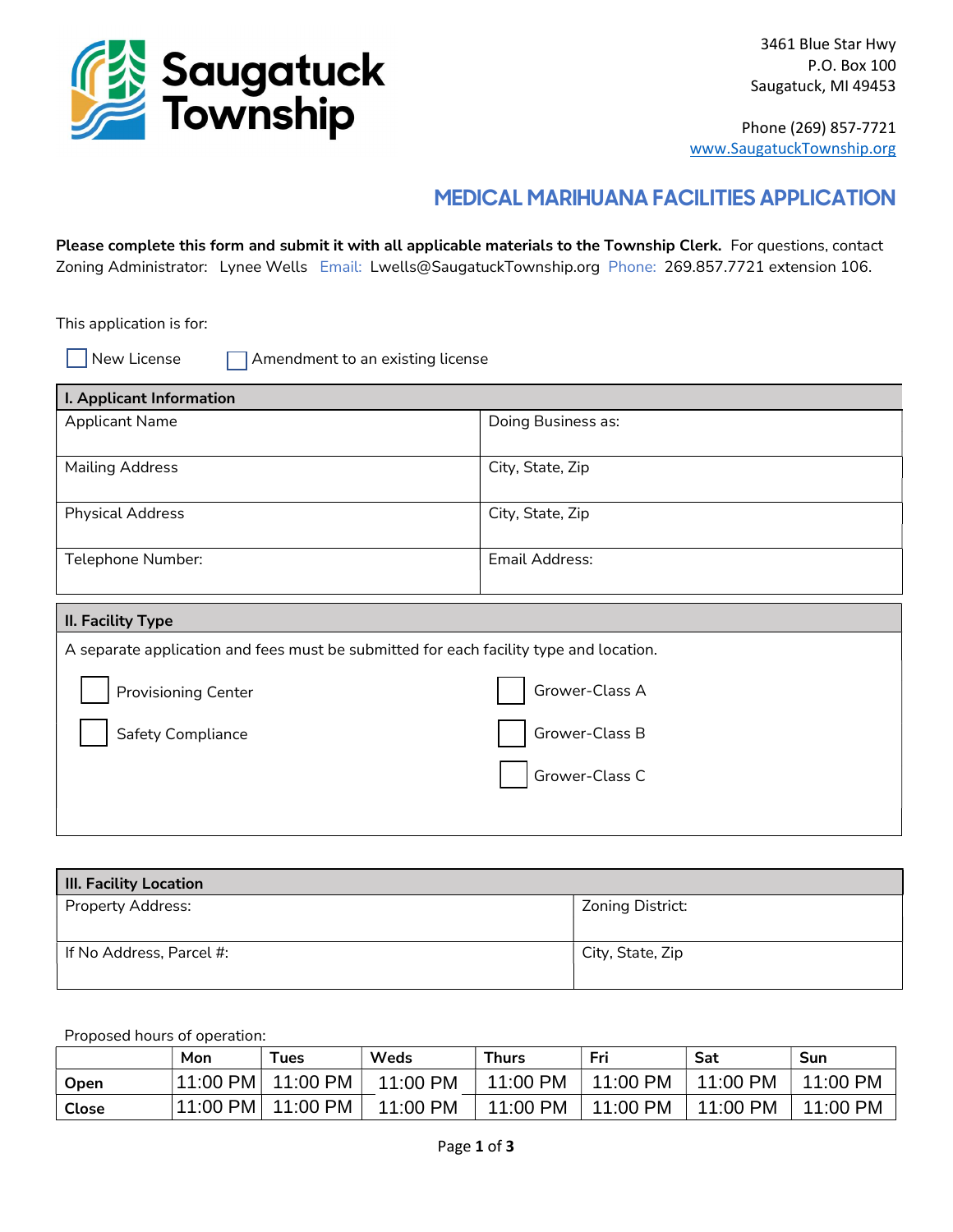

| <b>IV. Application Materials</b>                                                                                                                                          |                                                                                                                                               |
|---------------------------------------------------------------------------------------------------------------------------------------------------------------------------|-----------------------------------------------------------------------------------------------------------------------------------------------|
| Fee: \$5,000 Annual Administrative Fee,<br>\$2,500 for second license.                                                                                                    | A copy of the official paperwork issued by<br>LARA indicating that the applicant has<br>successfully completed the prequalification           |
| If the current property owner is different than<br>the applicant, the property owner's signature                                                                          | step of the application for a state operating<br>license.                                                                                     |
| is required in addition to the applicants. Only<br>one application shall be submitted per<br>property, unless the applications are<br>proposed for co-located facilities. | If the proposed facility type involves stacked<br>growing licenses, indicate the number of<br>licenses sought.                                |
| Include written consent for the Township, Fire<br>District or law enforcement agencies serving<br>the Township to inspect the facility at any                             | Include plan showing setback from property<br>lines, proposed screening/buffering on site,<br>uses of adjacent lots and proposed lighting.    |
| time during normal business hours to ensure<br>compliance with applicable laws and                                                                                        | Proposed signage.                                                                                                                             |
| regulations.                                                                                                                                                              | Approval from Saugatuck Township Fire District<br>in accordance with the International Fire Code,<br>as referenced in the Township ordinance. |

\*Applicant must provide a detailed listing of any and all proposed hazardous materials, including proposed quantities, that will be stored and utilized on the site (including carbon dioxide, pesticides, etc.

| <b>V. Signatures</b> |  |
|----------------------|--|
|----------------------|--|

Signature of Applicant:  $\Box$ 

Date: \_\_\_\_\_\_\_\_\_\_\_\_\_\_\_\_\_\_\_\_\_\_\_\_\_\_

|  | Signature of Property Owner (if applicable): |  |  |
|--|----------------------------------------------|--|--|
|--|----------------------------------------------|--|--|

Date: \_\_\_\_\_\_\_\_\_\_\_\_\_\_\_\_\_\_\_\_\_\_\_\_\_\_